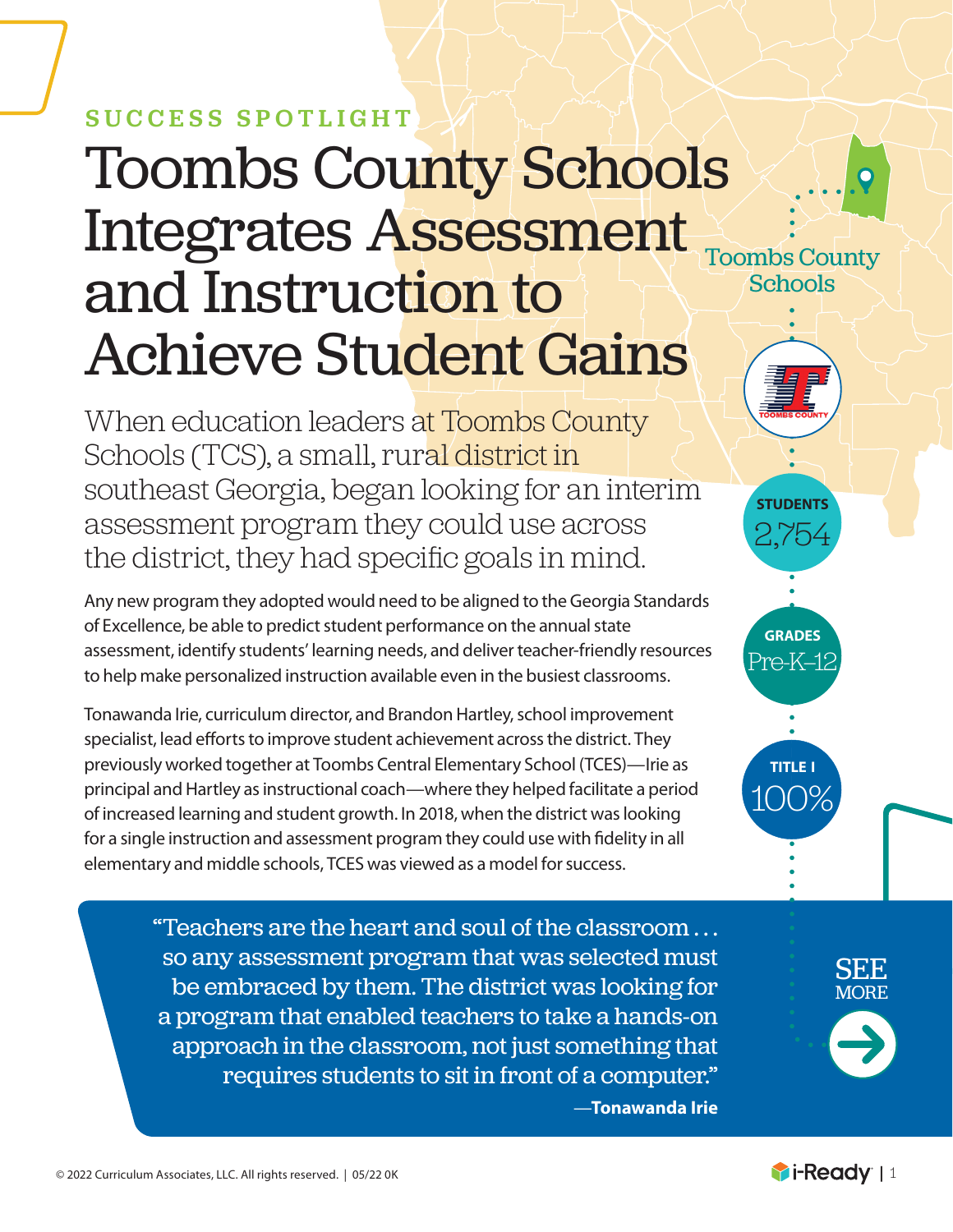### What They Did

After studying how student learning took off at TCES with the implementation of *i-Ready Assessment* and *i-Ready Personalized Instruction*, a standards-based assessment suite and engaging instructional program, the district agreed to pilot these programs as well as Teacher Toolbox across its elementary and middle schools in 2019.

**Over the course of the school year, TCS educators focused on the following areas to make the implementation a success:** 

#### **Professional Development**

Irie and Hartley knew from experience that teachers would need training to get the most out of *i-Ready*. Early professional development sessions with Curriculum Associates helped Toombs County's educators understand all the resources that were available to them through *i-Ready* and the Teacher Toolbox, a digital library of instructional resources. This initial training got implementation off to a strong start.

#### **Personalized Learning**

Data from the *i-Ready Diagnostic* connects seamlessly to Personalized Instruction, enabling district educators to create individualized learning paths, organize students for small group instruction, and provide detailed lessons that address students' unique learning needs.

#### **Teacher Resources**

TCS leaders quickly recognized *i-Ready* could help bridge knowledge gaps that can occur when teachers retire or move to different positions. "Our new teachers—and even our veteran teachers who needed to step outside of their established routines—learned that *i-Ready* provided everything that they needed," Irie said.

#### **Foundations**

TCS is consistently focused on supporting student growth in foundational literacy and mathematics skills. Specifically, improving students' vocabulary is a key goal for the district because it's the foundation of all learning regardless of subject. Hartley also noted that building students' vocabulary is particularly important for the district's English Learner population.

#### **Consistency**

During the COVID-19 pandemic, TCS educators appreciated that *i-Ready Personalized Instruction* made it possible for them to stick to their instruction schedules with a minimum of 45 minutes for reading and a minimum of 45 minutes for mathematics weekly with both their in-person and virtual learning groups. "We were able to keep the ball rolling and didn't have to pump the brakes," Irie said.

When it came time for students to take their Diagnostics, TCS education leaders borrowed space in a county building so students whose families chose to learn remotely would feel safe and be able to practice social distancing.



—**Brandon Hartley**